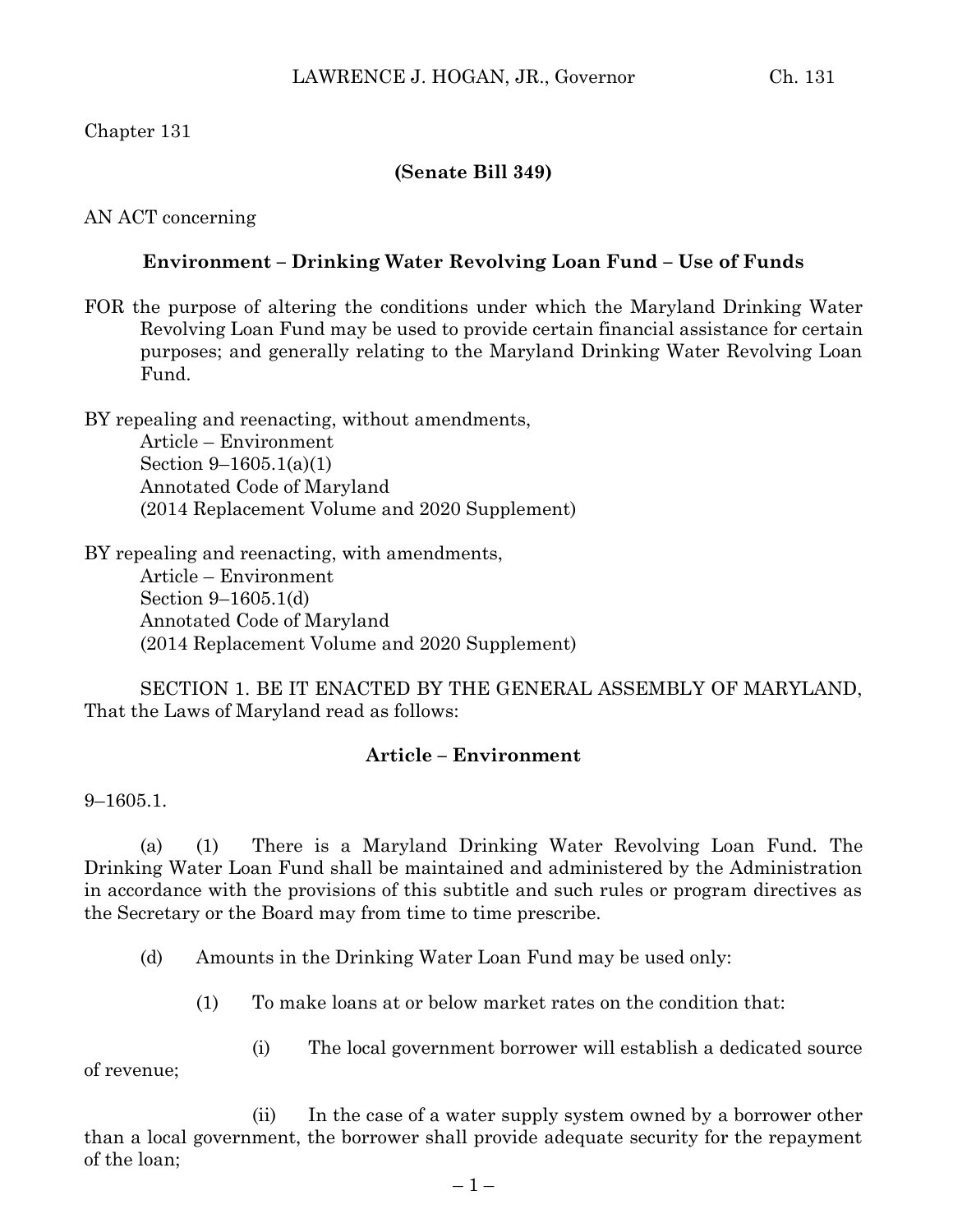(iii) The Drinking Water Loan Fund will be credited with all payments of the loan; **[**and**]**

#### **(IV) THE LOANS ARE MADE AT TERMS NOT TO EXCEED:**

**1. 30 YEARS; OR**

# **2. WITH RESPECT TO DISADVANTAGED COMMUNITIES AS DEFINED IN THE FEDERAL SAFE DRINKING WATER ACT, THE LESSER OF 40 YEARS AFTER PROJECT COMPLETION OR THE DESIGN LIFE OF THE PROJECT; AND**

**[**(iv)**] (V)** Annual principal and interest payments will commence not later than **[**1 year**] 18 MONTHS** after completion of any drinking water facility and**[**, except as provided in §130 of the federal Safe Drinking Water Act,**]** all loans will be fully amortized **[**not later than 20 years after project completion**] ON THE EXPIRATION OF THE TERM OF THE LOAN**;

(2) To buy or refinance debt obligations of local governments issued by a local government for the purposes of financing all or a portion of the cost of a water supply system at or below market rates, if such debt obligations were incurred after July 1, 1993;

(3) To guarantee or purchase insurance for bonds, notes, or other evidences of indebtedness issued by a local government for the purposes of financing all or a portion of the cost of a water supply system, if such action would improve credit market access or reduce interest rates;

(4) As a source of revenue or security for the payment of principal and interest on bonds issued by the Administration if the proceeds of the sale of such bonds will be deposited in the Drinking Water Loan Fund;

(5) To earn interest on Drinking Water Loan Fund accounts;

(6) For the reasonable costs of administering the Drinking Water Loan Fund and conducting activities under any federal law that may apply to federal deposits to the Drinking Water Loan Fund;

(7) To establish a linked deposit program for loans in accordance with this subtitle and the federal Safe Drinking Water Act;

(8) For loan subsidies for disadvantaged communities as provided by the federal Safe Drinking Water Act, including but not limited to loan forgiveness, provided that such loan subsidies **[**shall not exceed 30% of the annual federal capitalization grant received by the Administration**] COMPLY WITH THE LIMITATIONS AND REQUIREMENTS**